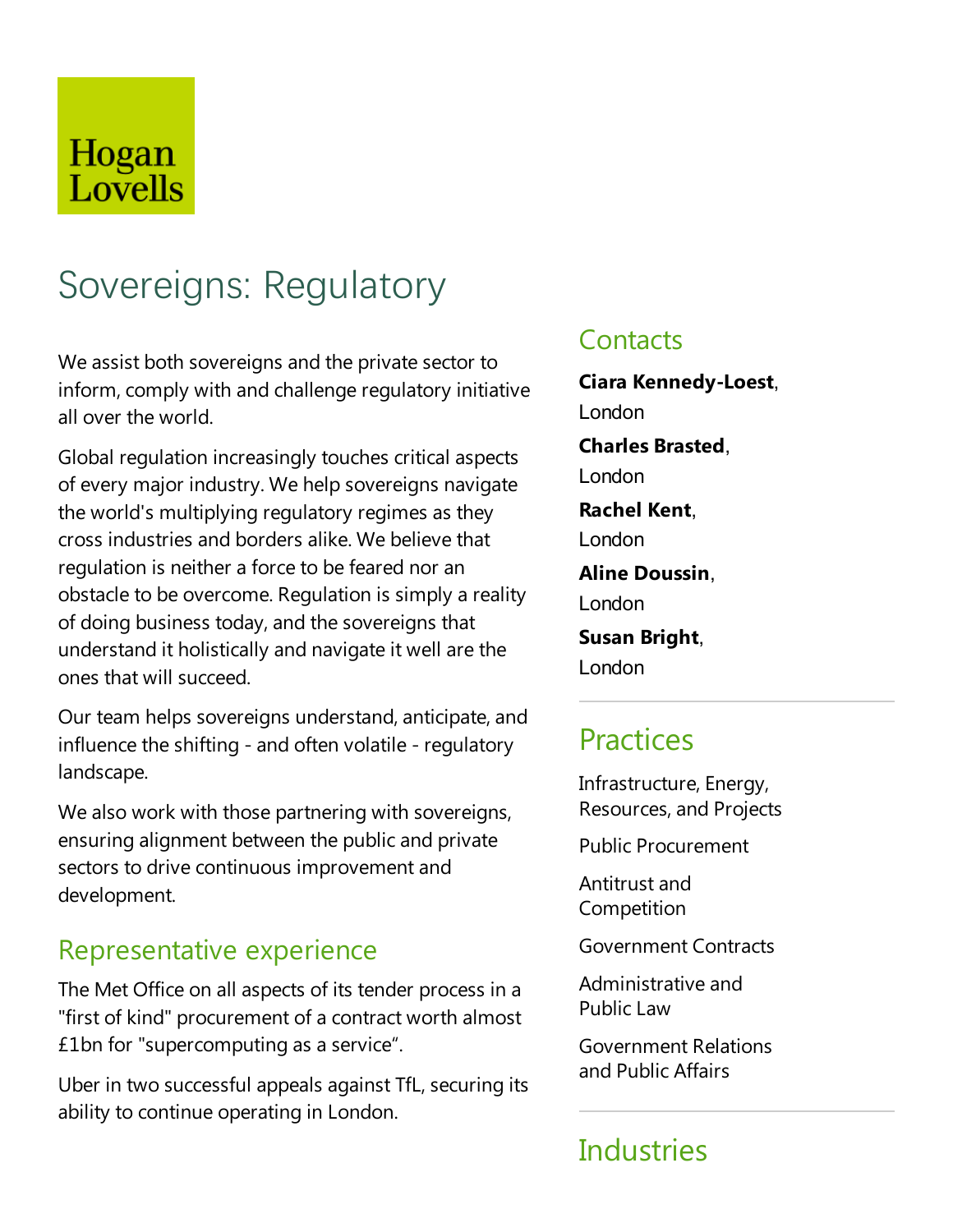The Gambling Commission on the design and delivery of the competition for the fourth National Lottery Licence.

NATS on contentious regulatory matters in both UK and EU law, including policy, regulatory actions and litigation relating to both economic and safety regulation

Stansted Airport in successfully securing first deregulation of an airport by the CAA under the Airports Act 2012.

Ofgem on major regulatory projects, including smart metering,environmental programs and industry code reform.

Department for Innovation Universities and Skills on the procurement issues raised by the sales of portions of the Government's Student Loans book.

The European GNSS Agency before the European Court in relation to Eutelsat's challenge to the  $£1.5$ bn procurement relating to the appointment of the Galileo Service Operator.

Europol, the European Police Office, in the successful defense against two procurement challenges brought before the General Court of the EU by an unsuccessful bidder.

Drafting of Bermuda's data protection law and assistance with adequacy process.

### Latest thinking and events

#### Press Releases

Hogan Lovells secures major antidumping victory for Brazilian millwork industry

#### Press Releases

Hogan Lovells assists American Robotics to become first company approved by the FAA to operate automated drones without humans on-site

#### Press Releases

Consumer

Financial Institutions

**Insurance**